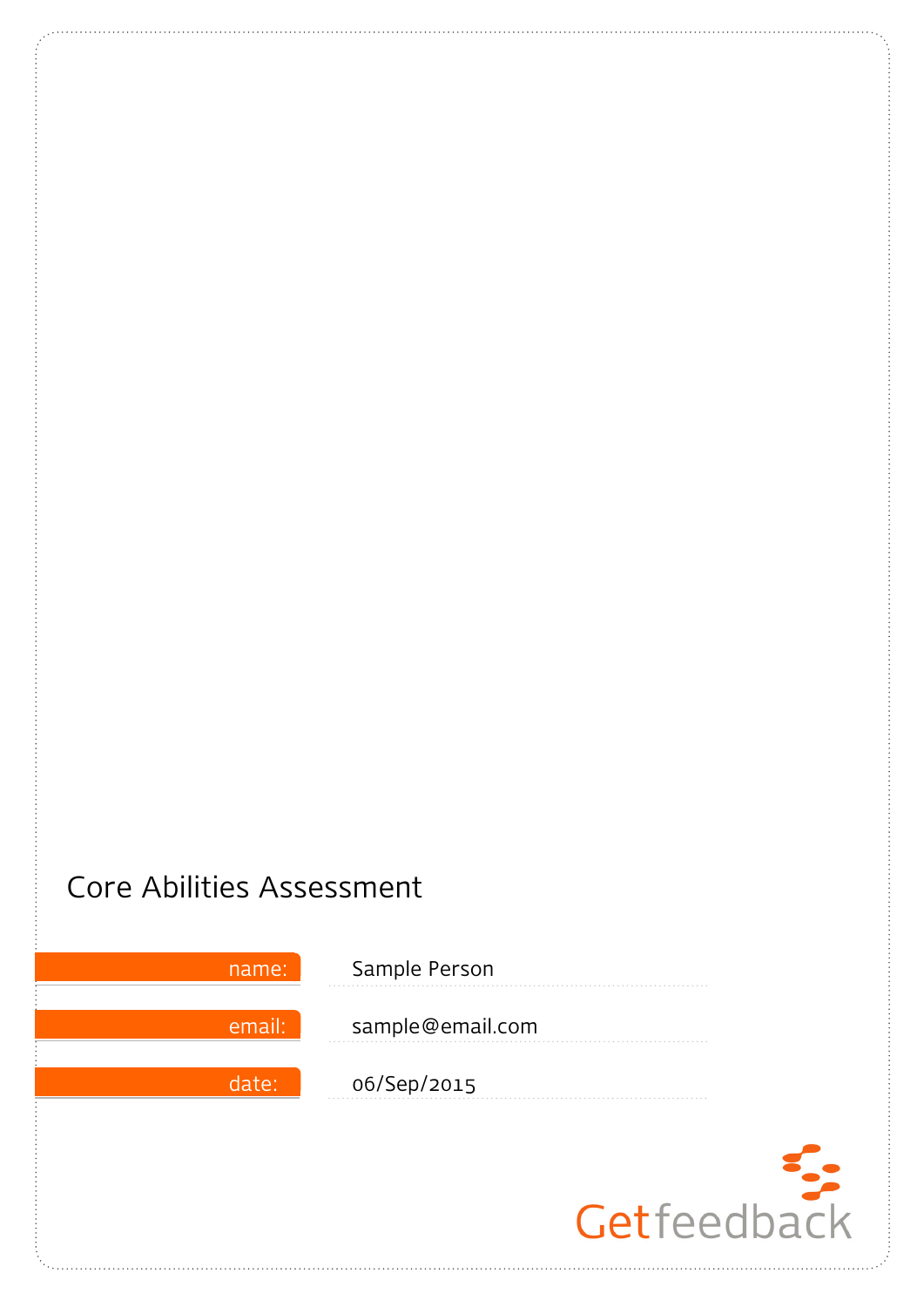# Getfeedbac

# Overall Performance

**Candidate:** Sample Person **Norm Group:** Working Adults



- A Well above average (91st percentile and above)
- **B** Above average  $(71st 90th$  percentiles)
- $C$  Average (31st 70th percentiles)
- $D$  Below average (11th 30th percentiles)
- E Well below average (10th percentile and below)

### Score Interpretation

Sample Person obtained a total raw score of 15 out of 20 possible points on the Core Abilities Assessment. Sample Person's score was higher than or equal to 77% of a sample of Working Adults. This individual is likely to demonstrate an above-average level of learning, understanding, and problem solving in work-related situations. Specifically, compared to other individuals from the norm group, this candidate is likely to:

- Learn new concepts quickly
- Understand obvious and subtle root causes of problems or issues
- Apply sound reasoning when analyzing information
- Draw accurate conclusions from verbal and quantitative information

#### name Sample Person 2008 and 2009 and 2009 and 2009 and 2009 and 2009 and 2009 and 2009 and 2009 and 2009 and 2

©Pearson Education Ltd or its affiliate(s). All rights reserved. Adapted by permission www.getfeedback.net

sample@email.com and the sample of the state of the state of the state of the state of the state of the state of the state of the state of the state of the state of the state of the state of the state of the state of the s